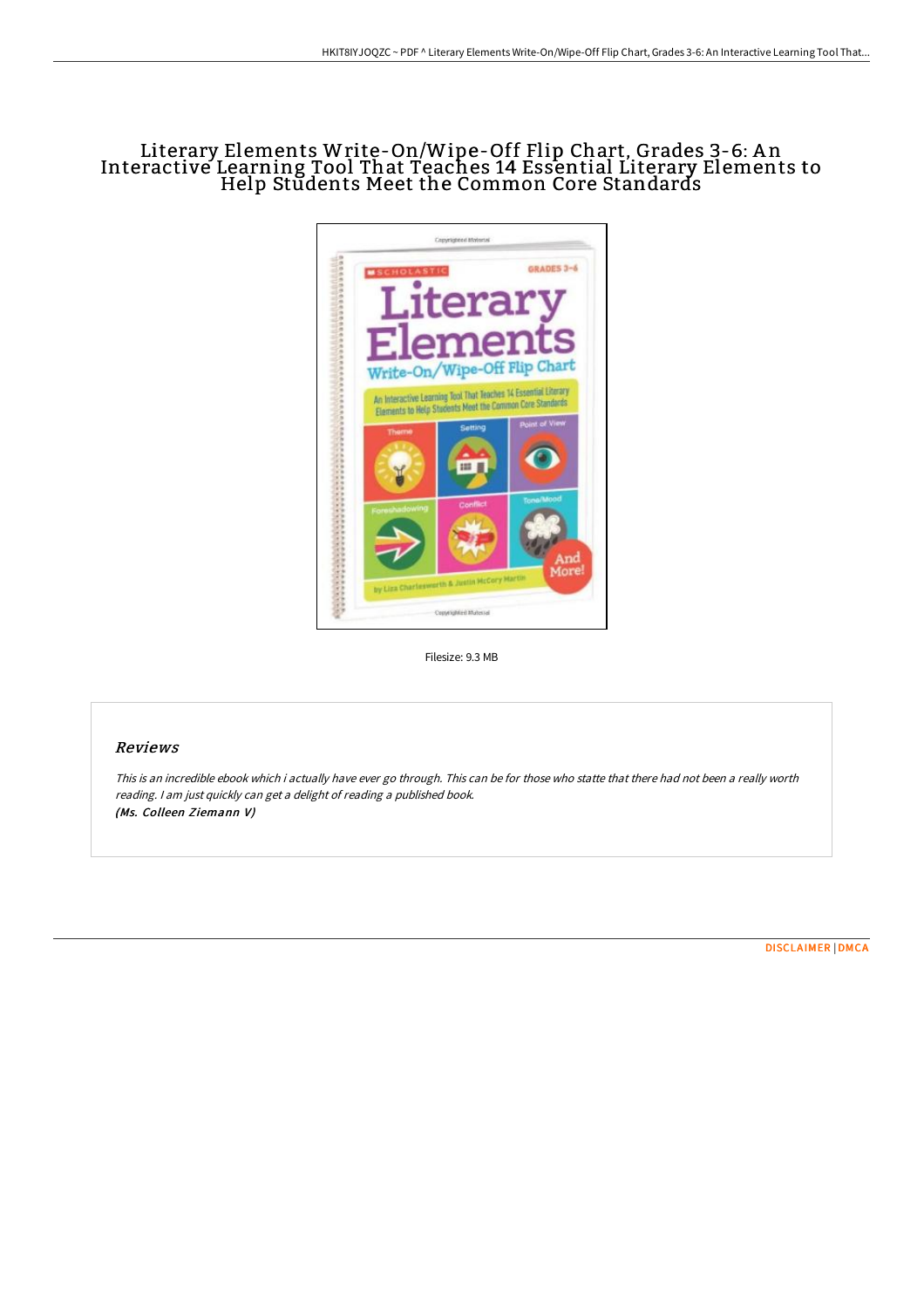### LITERARY ELEMENTS WRITE-ON/WIPE-OFF FLIP CHART, GRADES 3-6: AN INTERACTIVE LEARNING TOOL THAT TEACHES 14 ESSENTIAL LITERARY ELEMENTS TO HELP STUDENTS MEET THE COMMON CORE STANDARDS



To download Literary Elements Write-On/Wipe-Off Flip Chart, Grades 3-6: An Interactive Learning Tool That Teaches 14 Essential Literary Elements to Help Students Meet the Common Core Standards eBook, please access the button under and save the file or have accessibility to additional information which are in conjuction with LITERARY ELEMENTS WRITE-ON/WIPE-OFF FLIP CHART, GRADES 3-6: AN INTERACTIVE LEARNING TOOL THAT TEACHES 14 ESSENTIAL LITERARY ELEMENTS TO HELP STUDENTS MEET THE COMMON CORE STANDARDS book.

Scholastic Teaching Resources, United States, 2013. Paperback. Book Condition: New. Student. 521 x 381 mm. Language: English . Brand New Book. Boost reading, writing, and comprehension skills with this dynamic chart that teaches 14 essential literary elements including plot, character, setting, theme, tone, point of view, conflict, dialogue, flashback, foreshadowing, figurative language, and more. Includes interactive texts, guiding questions, and quick activities to make learning the elements easy and entertaining. Content is correlated to the new Core Standards! For use with Grades 3-6.

 $\mathbf{m}$ Read Literary Elements [Write-On/Wipe-Off](http://techno-pub.tech/literary-elements-write-on-x2f-wipe-off-flip-cha.html) Flip Chart, Grades 3-6: An Interactive Learning Tool That Teaches 14 Essential Literary Elements to Help Students Meet the Common Core Standards Online Download PDF Literary Elements [Write-On/Wipe-Off](http://techno-pub.tech/literary-elements-write-on-x2f-wipe-off-flip-cha.html) Flip Chart, Grades 3-6: An Interactive Learning Tool That Teaches 14 Essential Literary Elements to Help Students Meet the Common Core Standards